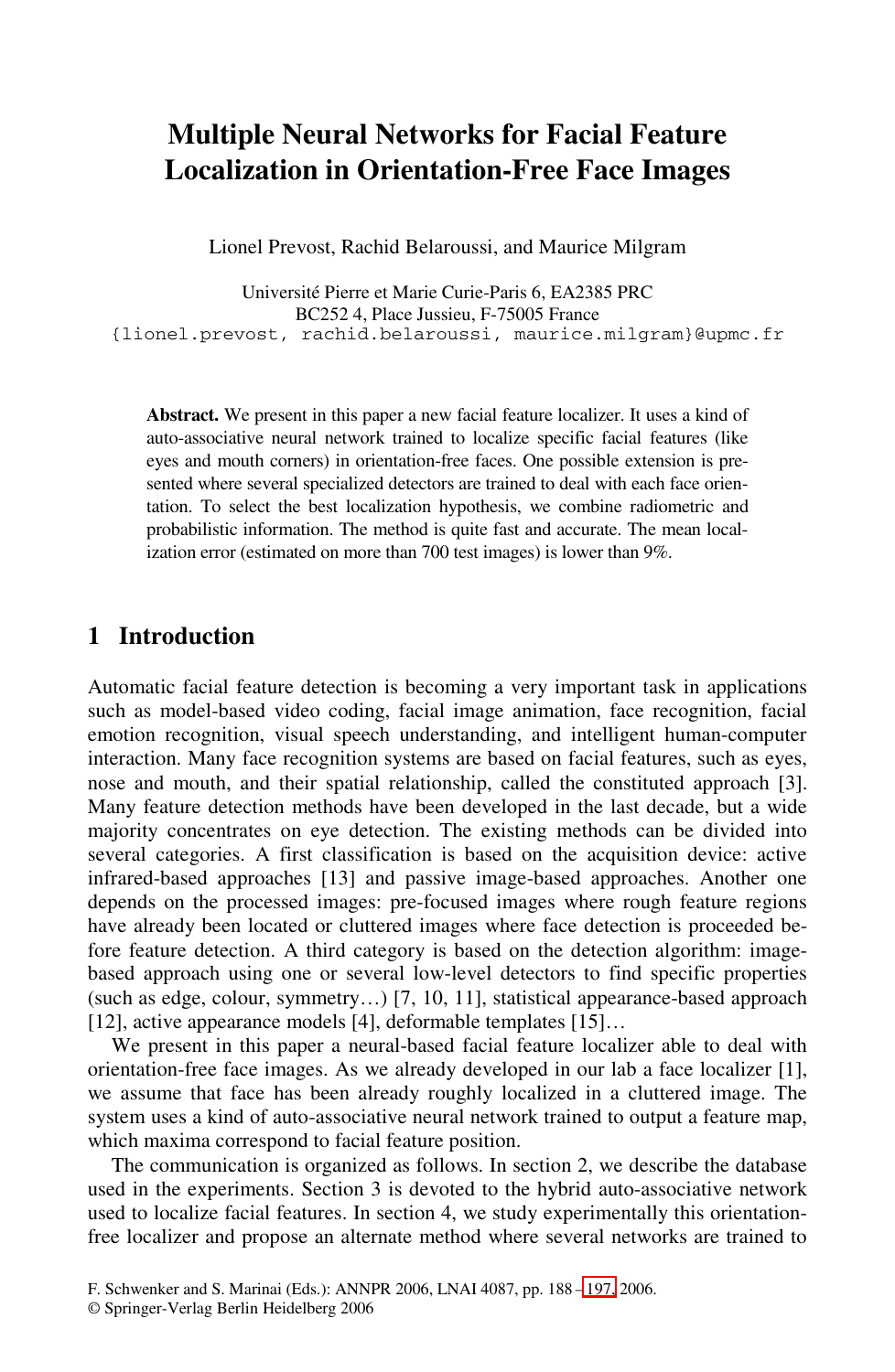deal with specific face pose, in order to increase the system accuracy. Concluding remarks and future works are discussed in section 6.

### **2 Database and Pre-processings**

We collected in our lab a face database. It contains images of 40 people with various ages, genders and ethnicities. For each person, we took 36 images (resolution 100x100 pixels) with several facial orientations, expressions and "accessories" like beard or glasses (Fig. 9). In order to increase the number of data, we computed each mirroring image. This procedure results in a 2750 example dataset.

We clicked manually four facial features, respectively left eye  $(1<sup>st</sup>$  feature), right eye ( $2<sup>nd</sup>$  feature), left mouth corner ( $3<sup>rd</sup>$  feature) and right mouth corner ( $4<sup>th</sup>$  feature) to create one feature map *F* for each face image. This feature map had the size of the face image and its pixels have the following value (where  $x_{iT}$  and  $y_{iT}$  denote the true feature coordinates):

- At the feature location:  $F(x_{iT}, y_{iT}) = +1$
- Anywhere else:  $F(i, j) = -1$

To normalize input images (Fig. 1), we performed histogram equalization. To normalize feature maps, we convolved these images with a 3x3 gaussian filter, which results in smoothing feature maps. Several sub-sampling were tested to reduce the data dimension and, thus the number of parameters to be trained.



**Fig. 1.** Normalization process: original image (a), sub-sampled input image (b), sub-sampled and smoothed feature map (c)

Facial feature are not randomly organized (except in Picasso's paintings perhaps). So, we can get anthropomorphic information about their spatial organization by analyzing feature map. Assuming the feature coordinates joint density distribution is gaussian, we can evaluate its parameters (means and covariance matrix) by using *Maximum a Posteriori* estimator. Assuming this density is monovariate, this estimation can be done on the whole dataset and leads to orientation-free parameters. To take into account the face orientation, we assume that feature density distribution is a mixture of gaussians, one for each face orientation. In this latter case, we estimate parameters on a given cluster. To perform self-supervised orientation clustering, we assumed there existed a unique relationship between 2D facial feature location and 3D face pose. So, knowing the facial feature localization allowed predicting the face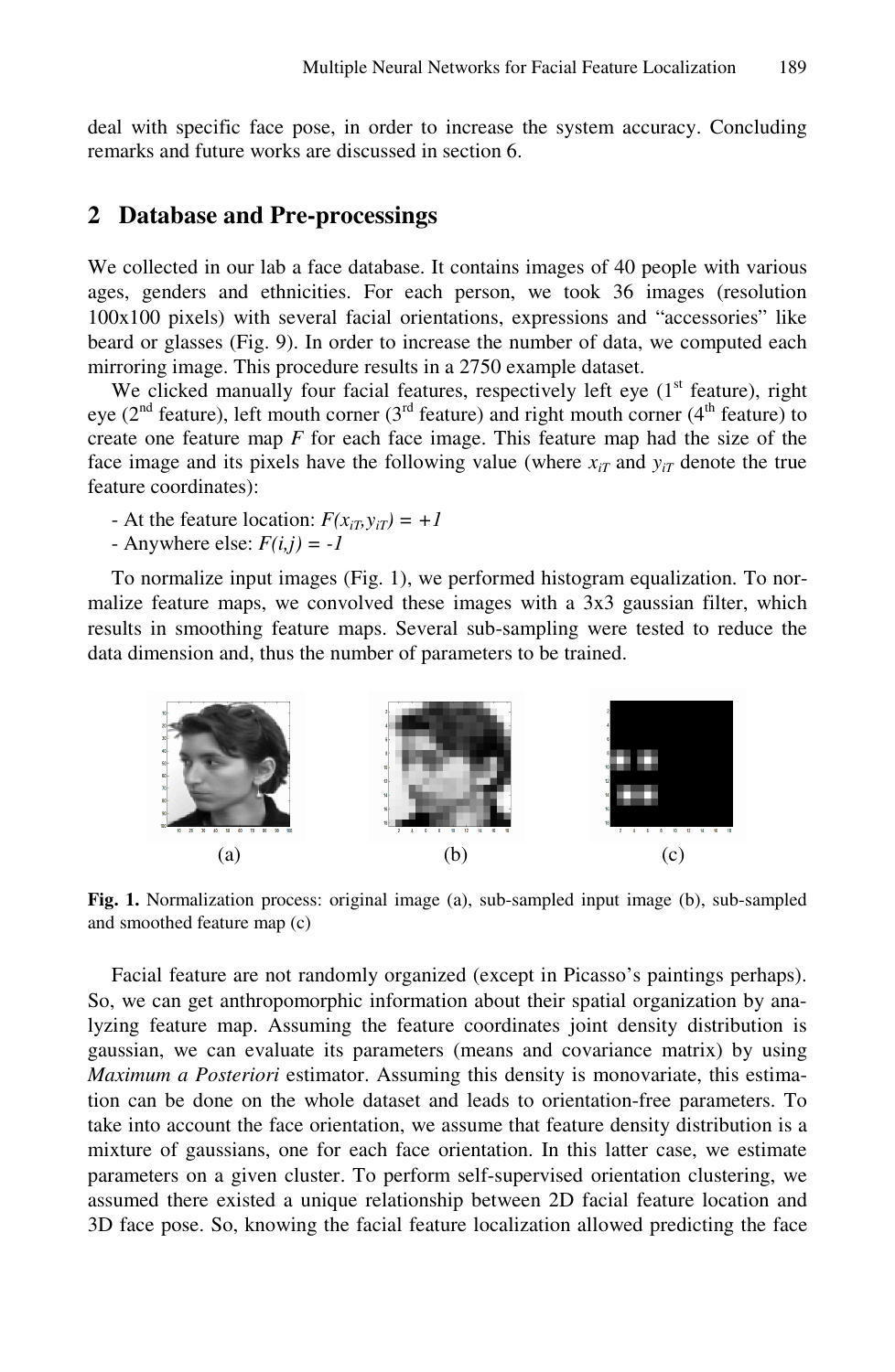orientation. We used a simple K-means algorithm [2] with euclidean distance to get the best center of each subset. Then, we estimated parameters for each subset. We applied this procedure considering up to six face orientations. As can be seen (Fig. 2), the clustering had roughly separated the whole database in subsets, each one corresponding to a certain orientation.



**Fig. 2.** Facial feature position for five clusters: left-sided (a), frontal down (b), right-sided (c), frontal up (d), frontal (e)

# **3 Hybrid Diabolos Networks**

The Diabolos network is an auto-associative neural network. It is a completely connected two-layered perceptron. The input and output layers have the same side as the desired output is equal to the input. So, the network is trained to reconstruct an output identical to its input. It implements a specialized compression (quite similar to nonlinear principal component analysis) as its hidden layer has much less units than input or output does. This network was successfully used for compression [5], handwritten character recognition [14], and face detection [1, 8]. In this latter application, the network is used to modelize the "face-class" and trained to reconstruct face images. So a non-face image should be badly compressed and the reconstruction error would be higher than for a face image. Here, we do not want to reconstruct a specific pattern class (the "face-class" for example) but to localize specific features within these patterns (eyes and/or mouth corners in the face case). In other words, we want to associate an image of face (input) with a facial feature map (output). So, we used as desired output, the normalized images containing the feature positions described in §2.



**Fig. 3.** Training process: input image (a) feeds the network. The mean squared error ε between network output(b) and feature map (c) is used as the cost function.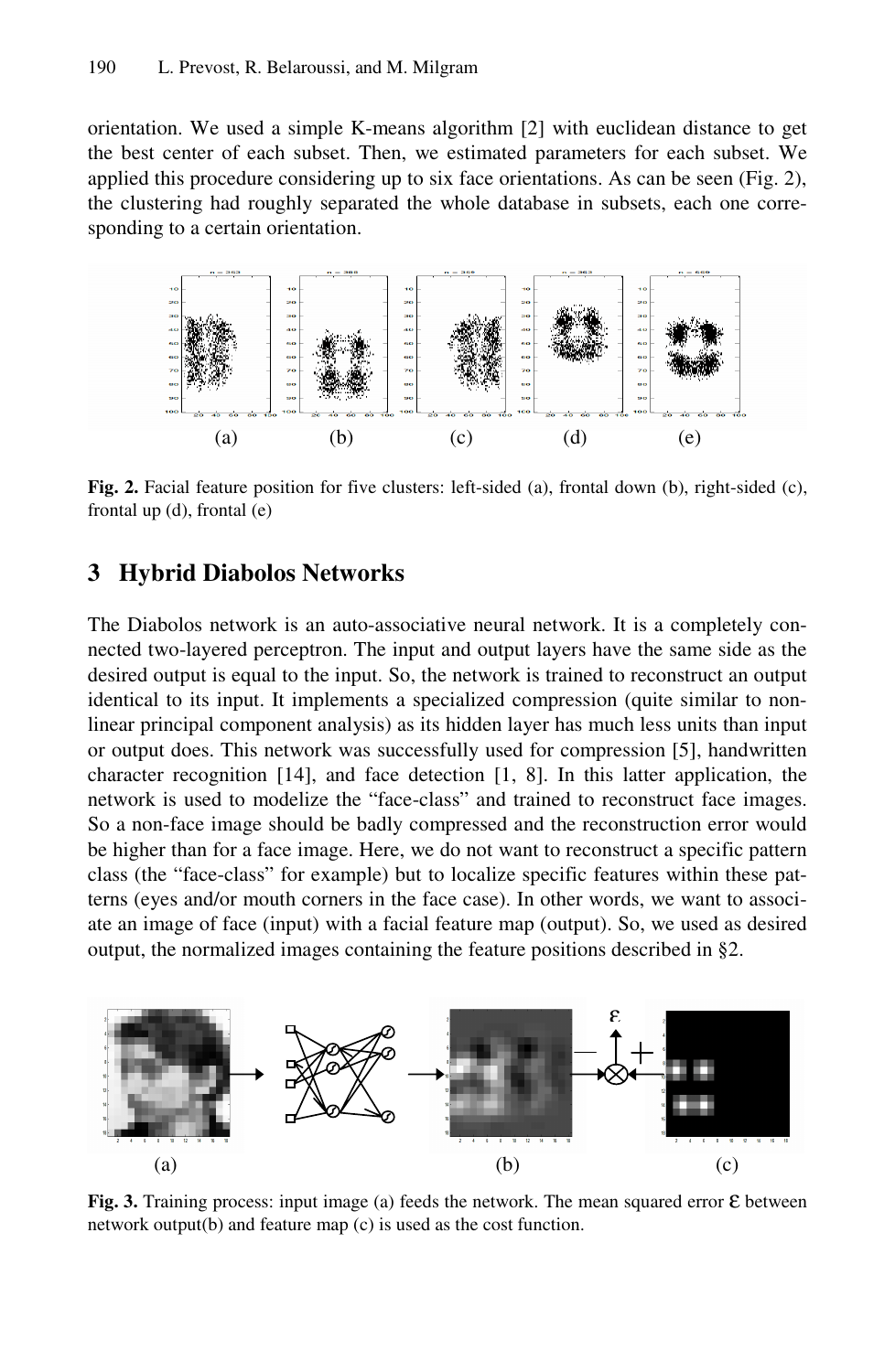

**Fig. 4.** Decision process: network produces the output image (a) where local maxima are detected (b) and back-projected onto the original image(c)

The network is trained using the back-propagation algorithm with adaptive momentum. The cost function is the mean squared error between network output and desired output (Fig. 3). Training parameters (number of epochs, hidden layer size) are tuned by exhaustive research. Once trained, the network is able to localize facial feature on unknown test images. The feature positions can directly be inferred by simply searching the maxima in the output image and back-projected onto the original image (Fig. 4). Let  $(x_{iD}, y_{iD})$  be the coordinates of these detected features.

### **4 Experimental Results**

To evaluate the localization accuracy, we compute for each image the normalized error i.e the mean euclidean distance *d* between the detected feature position and the true feature position normalized with respect to the inter-ocular distance.

#### **4.1 Orientation-Free Localizer**

First, we trained a single neural network to localize facial feature on the whole database and perform orientation-free localization. We divided the whole dataset into two sets: training set (three fourth) and test (one fourth). Several experiments were made with different training and test sets.

In the first experiment, we tested the localizer sensitivity to feature number and position. We dispatched the same people in both training and test sets with slightly different orientations. Then, we trained several localizers. The first one (SFL) consisted of four single feature localizers; each one specialized on one facial feature. The second (DFL) used two double feature localizers and each localizer dealed with a couple of features. Finally, (QFL) was a quadruple feature localizer (Fig. 3  $\&$  4). Table 1 summarizes results in term of mean normalized error. These results are very interesting: the mean normalized error decreases as the number of feature to localize increases. This was quite predictable as the localizer associates a facial feature map with a face image. The more structured the feature map is, the more reliable the association will be. Note that when training an under-dimensioned QFL localizer (with a small number of hidden cells), this always outputs the same map that is the mean feature map whatever the input image is. Owing to these conclusions, we decided to make a thorough study on the QFL localizer. We can summarize its localization results on the test set (Fig 5.a) as follows: 35% of the images have a normalized error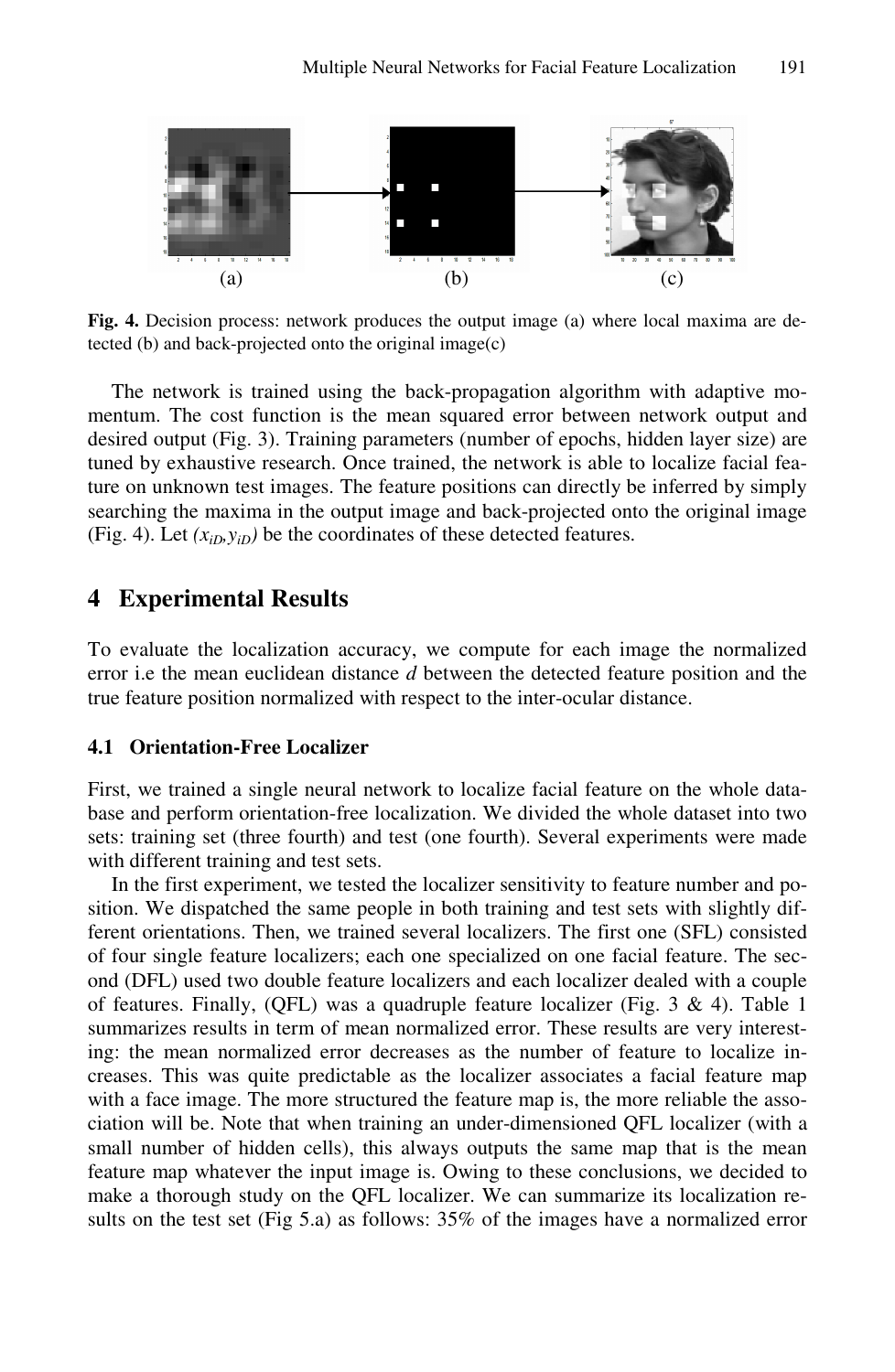lower than 0.05 (5%), 85% of the images have a normalized error lower than 0.1 (10%) and the mean normalized error is 0.096. We can validate localization hypothesis by computing the log-likelihood of the detected features coordinates  $(x_{iD}, y_{iD})$ . We tuned a threshold on the training set to reject up to 10% of the poorest localization. This decreases the mean normalized error to 0.065.

**Table 1.** Mean normalized error of the single (SFL), double (DFL) and quadruple (QFL) feature localizers on the test set

| Localizer | Mean normalized error |  |
|-----------|-----------------------|--|
| SFL.      | 0.163                 |  |
| DFL       | 0.133                 |  |
|           | 0.096                 |  |

In the second experiment, we tested the QFL localizer sensitivity to identity. We dispatched different people in the training and test sets and trained a quadruple feature localizer. Compared to the first experiment, localization results (Fig. 5.b) are quite disappointing though predictable. Mean normalized errors on the training set are nearly the same for both experiments while they are very different on the test set showing that identity influences greatly the localizer accuracy. Only 15% of the images have a normalized error lower than 0.05 (5%), 60% of the images have a normalized error lower than 0.1 (10%) and the mean normalized error is 0.138.



**Fig. 5.** Ratio of face images versus normalized error on training (dotted) and test (solid) databases. Sensitivity analysis: face orientation (a) and identity (b).

#### **4.2 Multiple Localizer**

**Training.** To improve the localizer accuracy, we decided to use several localizers; each one specialized on a given orientation. The clustering procedure described in §2 could separate the initial dataset into several subsets corresponding to a given face pose. Given *N* the number of considered orientations, the corresponding multiple localizer consists in *N* networks. So, for an input image, we have now *N* output images and *N* localization hypothesis corresponding to the four local maxima of each output image (Fig. 6). To compare the accuracy of the multiple localizers, we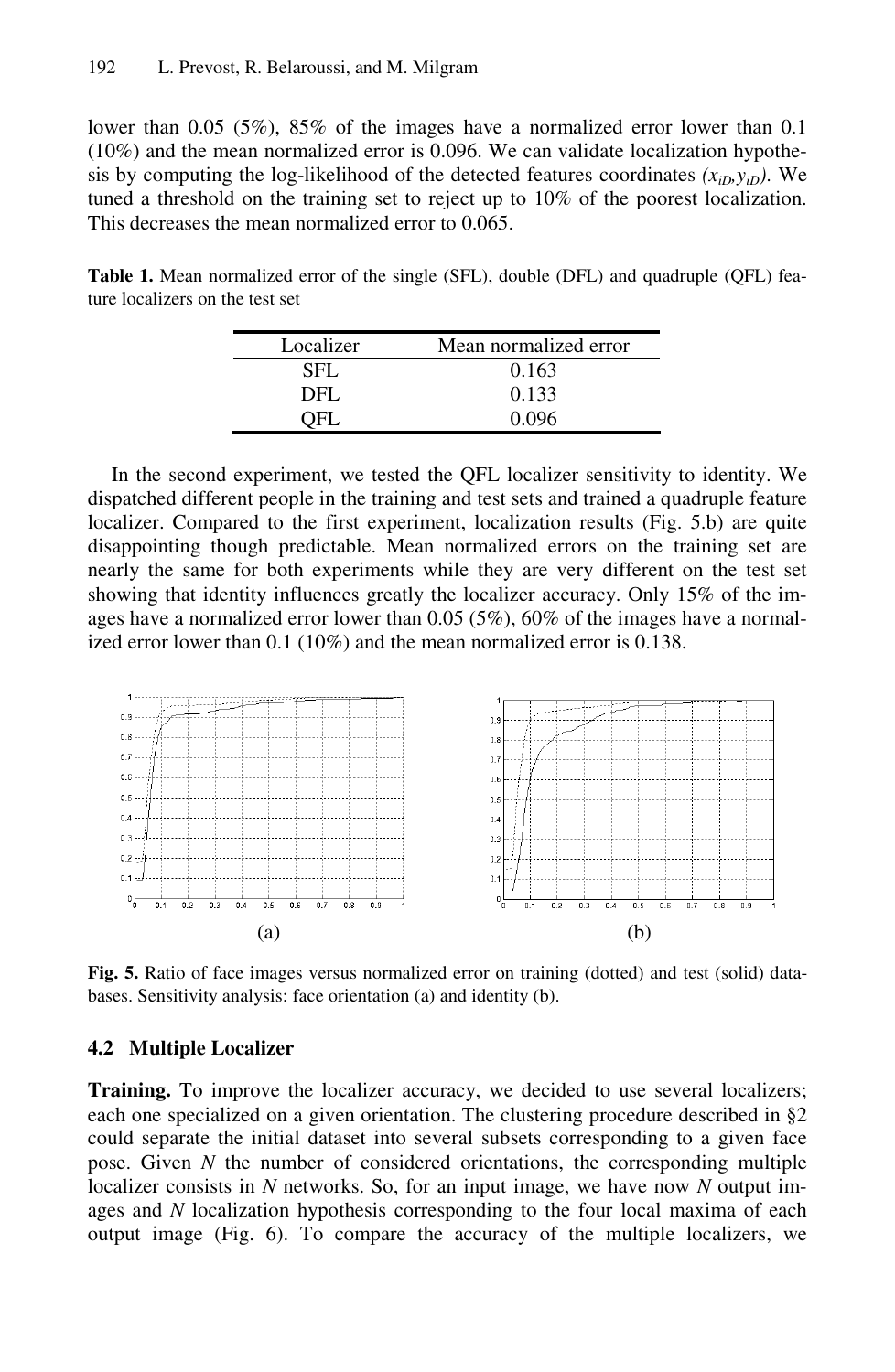compute the normalized error for each hypothesis and apply the WTA (Winner Takes All) criterion to select the best one. We have considered up to *N=6* orientations. As can be seen (Fig. 7) the mean normalized error decreases continuously on both training and test sets when *N* increases. Such results are quite logical: as the number of specialized networks increases, the range of face orientations each network has to deal with decreases. The association process between face image and feature map becomes easier and the normalized error decreases.



**Fig. 6.** Multiple localizers: Input image (a), target image (b), output image for the five networks and localization hypothesis (c to g)



**Fig. 7.** Mean normalized error on the training (dotted) and test (solid) sets versus number of orientations considered

**Decision.** Latter result gave us a lower bound for localization error as it was produced by using the true feature position. As this information is not available, we have to find other criteria to select the best hypothesis.

Visual inspection of the networks output drives us to define a radiometric criterion (RC). As can be seen (Fig. 6), the best hypothesis corresponds to an output image *O* closed to the feature map, in terms of pixel intensities. This is an advantage of multiple auto-associative networks. As they are trained to localize features for a specific face pose, they perform well on this given orientation and poorly on the others leading to "noisy" outputs. So we define an "ideal" output image *I* as follows:

- At each maximum position:  $I(x_{iD}, y_{iD}) = O(x_{iD}, y_{iD})$
- Anywhere else:  $I(i,j)$  = median(O)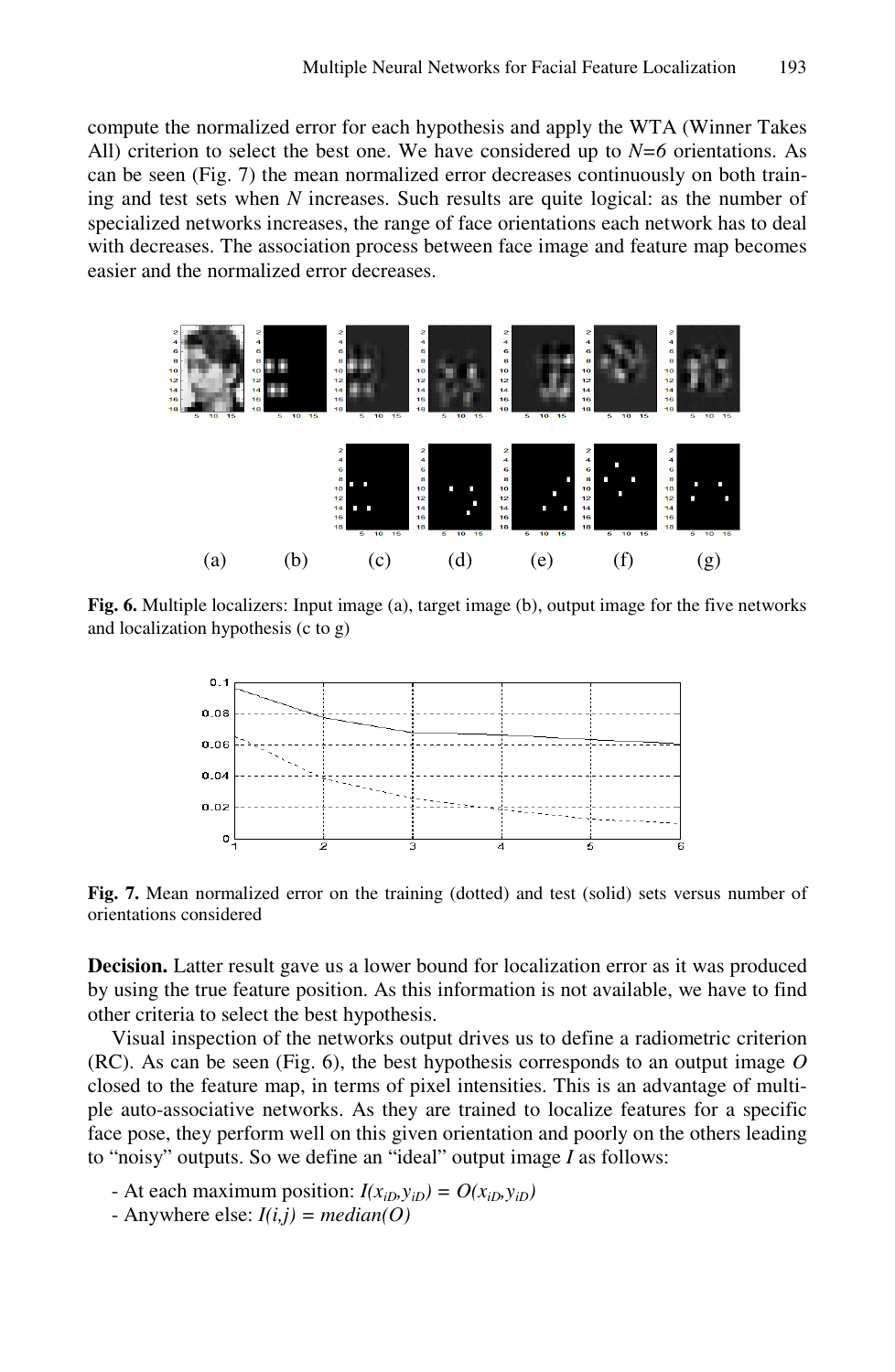Then, we compute the distance between the ideal output *I* and the real output *O*. We get a set of N distances  $D_j$  for the N output maps and use the WTA criterion to select the best one.

Another probabilistic criterion (PC) is obvious: the log-likelihood of each hypothesis. Given the coordinates  $(x_{iD}, y_{iD})$  of the detected features and the coordinate joint probability distribution for each face orientation, we can compute a set of *N* likelihoods *Lj* for the *N* hypothesis and use the WTA criterion to select the best one. As for the orientation-free localizer, we can reject a poor hypothesis while considering its likelihood (PCR criterion).

Finally, in order to get the best of these radiometric and probabilistic information, we can combine the two criteria. We normalized the distance vector  $D = \{D_1, ..., D_N\}$  and the likelihood vector  $L = \{L_1, ..., L_N\}$  on [0;1] and use the sum rule [9] to combine them. Note that we experimented several normalization processes and combination operators (weighted sum, neural combination …) leading to quite similar results.

**Table 2.** Mean normalized error of the multiple localizer using radiometric (RC) criterion, probabilistic (PC) criterion and their combination on the test set

| Criterion   | Mean normalized error |       |
|-------------|-----------------------|-------|
|             | $N=3$                 | $N=5$ |
| RC.         | 0.088                 | 0.089 |
| PC.         | 0.121                 | 0.146 |
| <b>PCR</b>  | 0.055                 | 0.058 |
| Combination | 0.091                 | 0.082 |



**Fig. 8.** Normalized localization error on the test set: orientation-free localizer (dotted) and multiple localizer combining five specialized networks (solid)

Table 2 summarizes the results for the two criteria and their combination, focusing on two multiple localizers respectively combining three and five specialized networks. The RC criterion outperforms slightly the orientation-free localizer (mean normalized error: 0.096). We can explain the poor results of the PC criterion by reminding the main drawback of auto-associative networks. As these latter are specialized on a specific face pose, they always produce an output that is close to the mean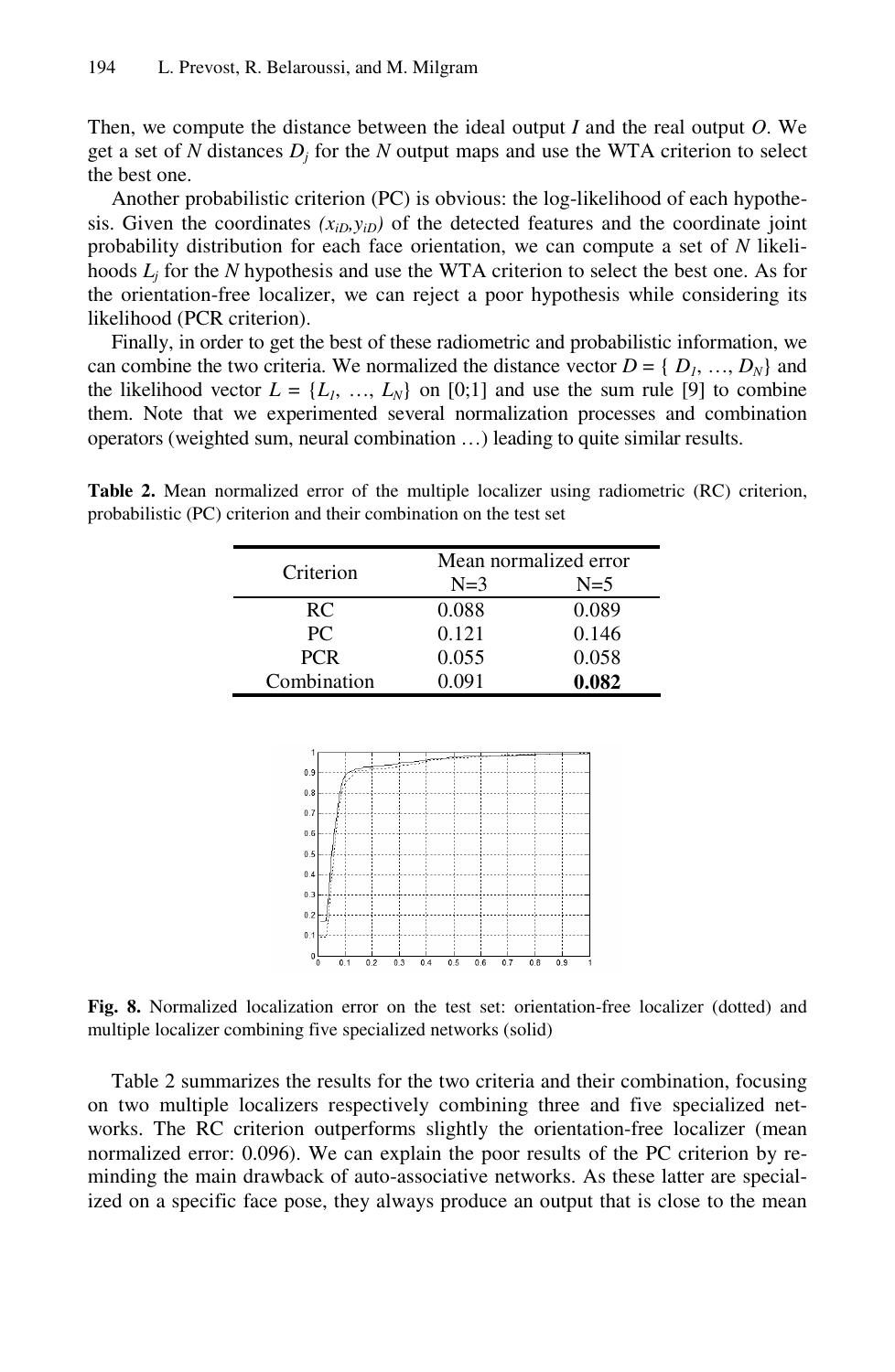

**Fig. 9.** Localization results on some test images. The normalized error is indicated bellow.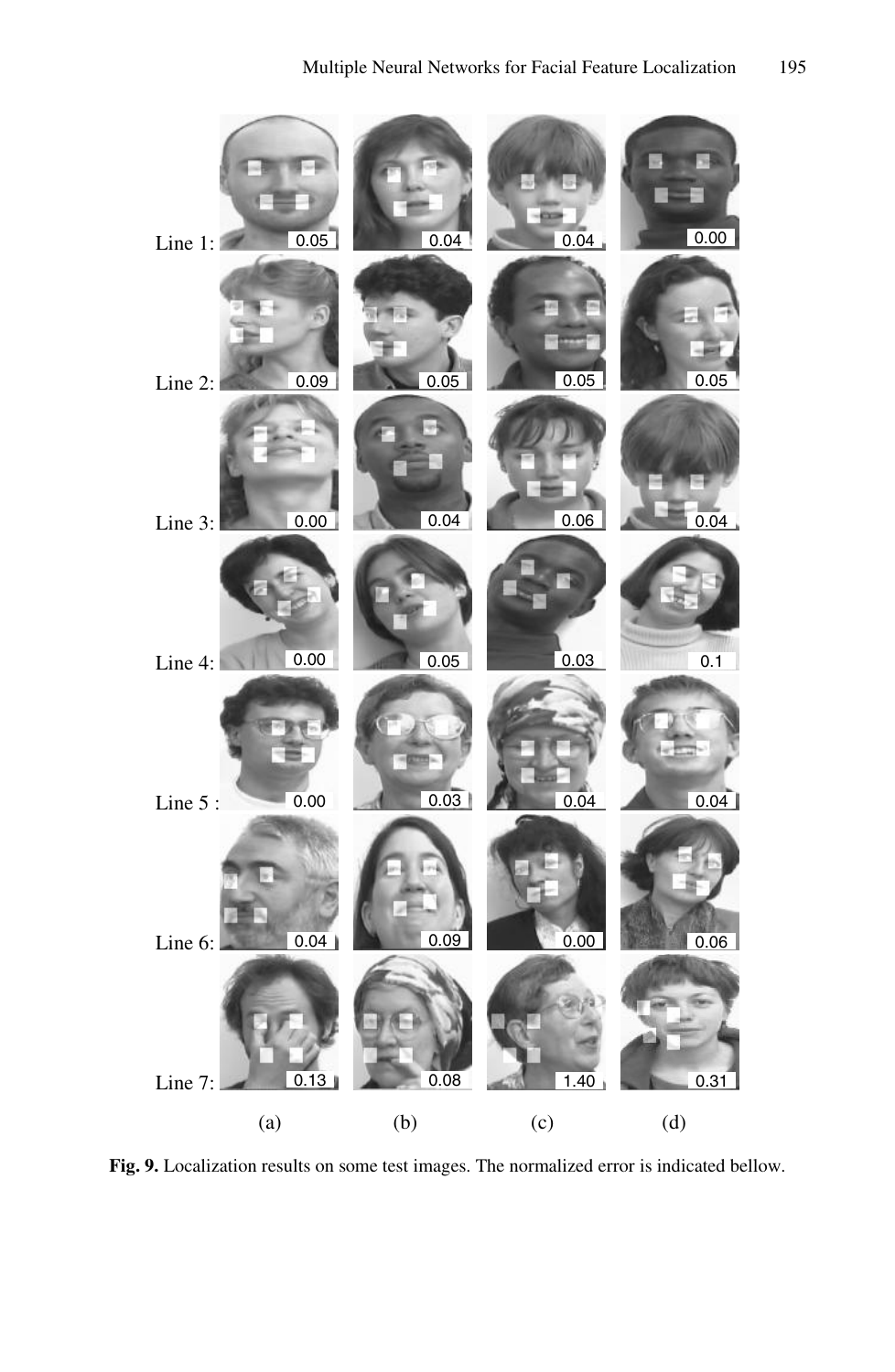feature map of this face pose. This leads to high likelihood value whatever be the face image. Meanwhile, the PCR criterion is quite accurate. The information combination outperforms the orientation-free localizer. The higher accuracy happens when using five specialized networks. We can summarize the multiple localizer results on the test set (Fig. 8) as follows: 50% of the images have a normalized error lower than 0.05 (5%), 90% of the images have a normalized error lower than 0.1 (10%) and the mean normalized error is 0.082. Finally, we present some localization results on test images (Fig. 9): frontal faces ( $1<sup>st</sup>$  line), left-sided and right-sided faces ( $2<sup>nd</sup>$  line), up-sided and down-sided faces ( $3<sup>rd</sup>$  line) and tilted faces ( $4<sup>th</sup>$  line). Localizer sensitivities to glasses  $(5<sup>th</sup>$  line), scale  $(6<sup>th</sup>$  line) and partial occlusions  $(7<sup>th</sup>$  line) are shown. The association procedure makes the system less sensitive to partial occlusions and noise: e.g. if one feature is not visible, its position is inferred by the positions of other visible features. Two localization errors are presented  $(7<sup>th</sup>$  line). Note that, in both cases, an accurate localization hypothesis was found but the combination method failed to select it.

## **5 Conclusions and Future Works**

We have presented a novel algorithm for the detection of facial features in a prefocused face image. It is based on a particular neural network trained to associate a feature map with a face image. We studied thoroughly the single, orientation-free localizer and show that its accuracy increases with the number of features to detect. We proposed an alternate method where several specialized networks were trained to deal with specific face pose. The best localization hypothesis is then selected by combining radiometric and probabilistic information. This multiple localizer is more accurate than the orientation-free localizer: the mean normalized error decreases from 9.6% to 8.2%. Note that the whole system is quite fast: more than 14 images/second (on a Pentium IV 2.8 Ghz with MathLab).

Training the system on a larger dataset will validate all these results and should increase the localization accuracy in two ways. First, we hope it will reduce the sensitivity to identity. Secondly, it will increase the generalization ability in the multiple networks case and, by the way, the whole accuracy. To deal with such generalization problems, classical methods like bootstrapping and shared weight networks [6] are under study.

We have to evaluate the accuracy of the complete localizer, by cascading the face localizer [1], with the facial feature localizer. Finally, the cascade should be extended to perform coarse-to-fine localization and deal with finer facial feature (like eye corners or iris for example).

## **References**

- [1] Belaroussi, R., Prevost, L., Milgram, M., Classifier combination for face localization in color images. International Conference on Image Analysis and Processing, Lecture Notes in Computer Sciences, Vol. 3617, (2005), 1043-1050
- [2] Bishop, C. M., Neural Networks for Pattern Recognition. Oxford University Press, (1995)
- [3] Chellappa, R., Wilson, C.L., Sirohey, S.: Human and machine recognition of faces: a survey, Proceedings of IEEE, Vol. 83, no. 5, (1995), 705-740